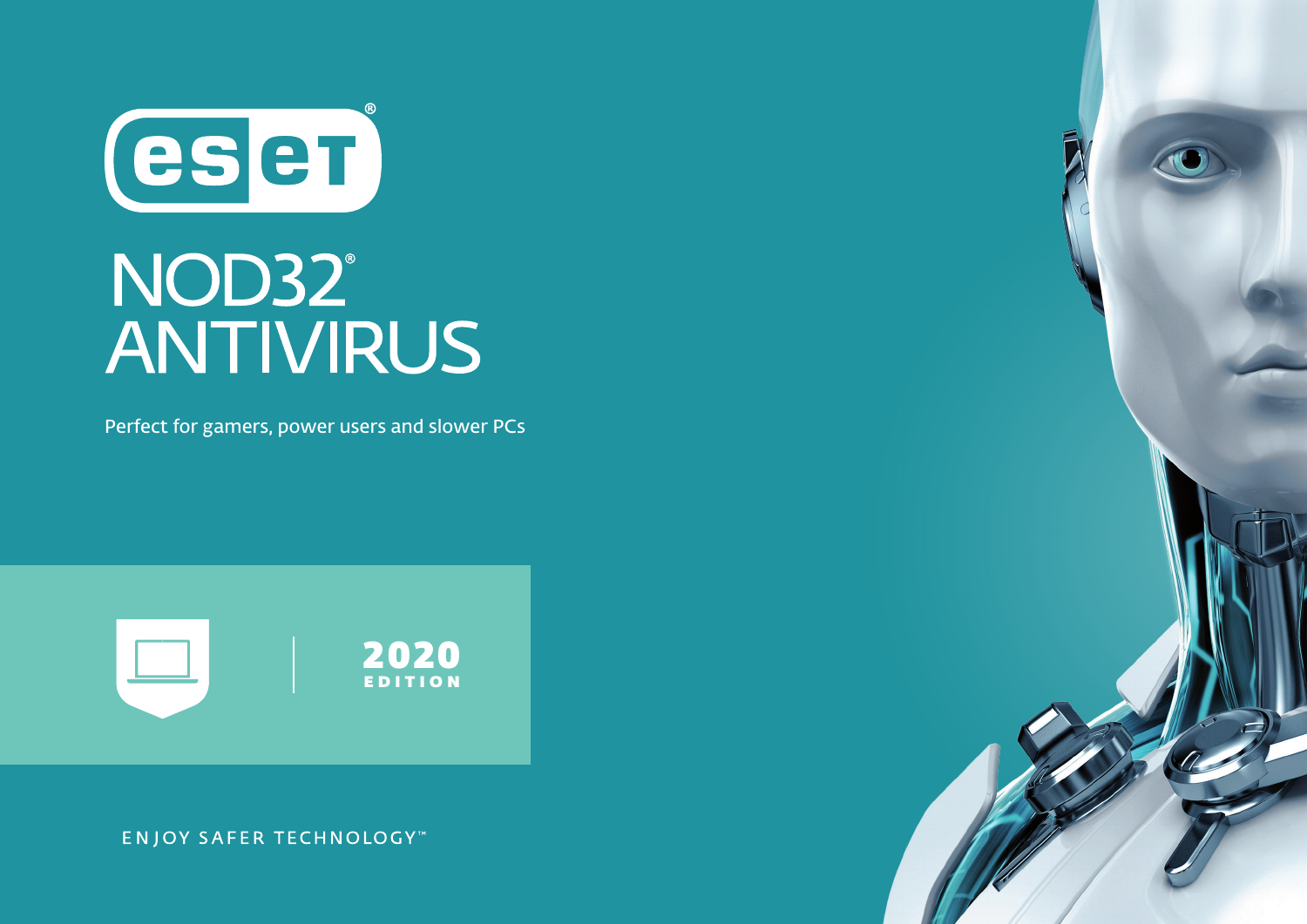

With the legendary ESET® NOD32 engine at its core, ESET NOD32 Antivirus provides essential defense against malware, built on ESET's trademark best mix of detection, speed and usability.

# $\boldsymbol{\Theta}$

#### **Legendary NOD32 Antivirus**

Protects you against all types of malware, including viruses, ransomware, worms and spyware.

#### **Light on computer resources**

Enjoy the full power of your computer. Play, work and browse the internet without slowdowns.

# ديم<br>س

#### **Uninterrupted gaming and videos**

No system updates or annoying pop-ups while you play games or run a program in full-screen mode.



**110M+**

safe users worldwide

**100+ 30+**prestigious VB100 awards

years of NOD32 technology

#### **Award-winning protection**

Independent evaluators put ESET among the best in the industry, shown also by the record number of *Virus Bulletin's VB100 awards.*

### **State-of-the-art technology**

Advanced Machine Learning, DNA detections and a cloudbased reputation system are just some of the cutting-edge tools developed in our 13 R&D centers.

## **Made in the European Union**

ESET values, like integrity, reliability and independence, all stem from our European roots and are safeguarded by our private ownership structure.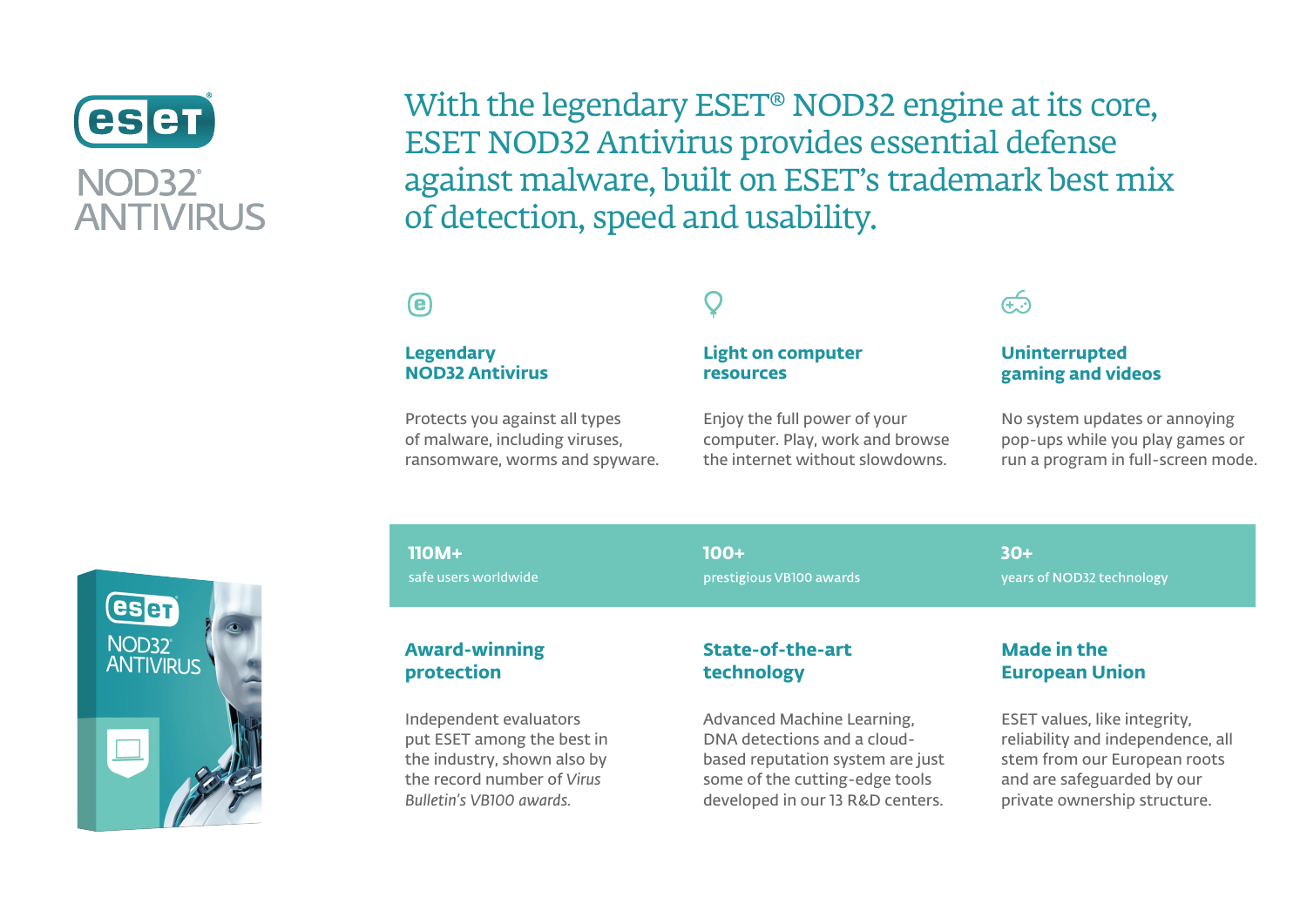# Making the internet safer for you to enjoy

Explore the great online, securely protected by award-winning ESET NOD32 detection technology. It's trusted by over 110 million users worldwide to detect and neutralize all types of digital threats, including viruses, ransomware, rootkits, worms and spyware. It also protects against techniques that seek to evade detection, and blocks targeted attacks and exploits. At the same time, its Anti-Phishing feature protects you from illegitimate websites that try to access your sensitive information, such as usernames and passwords.

| <b>Antivirus and Antispyware</b>                                        | Provides proactive protection against all types of online and offline threats and prevents malware spreading to<br>other users.                                                                                                                                                                                                                      |
|-------------------------------------------------------------------------|------------------------------------------------------------------------------------------------------------------------------------------------------------------------------------------------------------------------------------------------------------------------------------------------------------------------------------------------------|
| <b>Anti-Phishing MPROVED</b>                                            | Protects your privacy and assets against attempts by fraudulent websites to acquire sensitive information such as<br>usernames, passwords or banking details, or feed you fake news from seemingly reputable sources. Protects you<br>from homoglyph attacks (replacing characters in links with ones that look similar but are actually different). |
| <b>Advanced Machine Learning</b> NEW                                    | In addition to ESET Machine Learning in the cloud, this proactive layer runs locally. It is specifically designed to<br>detect advanced, never seen before malware, while having a low impact on performance.                                                                                                                                        |
| <b>Exploit Blocker</b>                                                  | Blocks attacks specifically designed to evade antivirus detection and eliminates lockscreens and ransomware.<br>Protects against attacks on web browsers, PDF readers and other applications, including Java-based software.                                                                                                                         |
| <b>Advanced Memory Scanner</b>                                          | Enables improved detection of persistent malware that employs multiple layers of encryption to conceal its<br>activity.                                                                                                                                                                                                                              |
| <b>Cloud-Powered Scanning</b>                                           | Speeds up scans by whitelisting safe files based on the ESET Live Grid® file reputation database.<br>Helps to proactively stop unknown malware based on its behavior, by comparing it with our cloud-based<br>reputation system.                                                                                                                     |
| <b>Scan While Downloading Files</b>                                     | Decreases scanning time by scanning specific file types - such as archives - during the download process.                                                                                                                                                                                                                                            |
| <b>Idle-State Scanning</b>                                              | Aids system performance by performing in-depth scans when your computer is not in use.<br>Helps detect potential inactive threats before they can cause damage.                                                                                                                                                                                      |
| <b>Device Control</b>                                                   | Allows you to prevent unauthorized copying of your private data to external devices.<br>Allows you to block storage media - CDs, DVDs, USB sticks and disk storage devices.<br>Lets you block devices connecting via Bluetooth, FireWire and serial/parallel ports.                                                                                  |
| <b>Host-Based Intrusion</b><br><b>Prevention System (HIPS) IMPROVED</b> | Lets you customize the behavior of the system in greater detail with focus on behavioral detection.<br>Gives you the option to specify rules for system registry, active processes and programs to fine-tune<br>your security posture.                                                                                                               |
| <b>Script-Based Attack</b><br>Protection                                | Detects attacks by malicious scripts that try to exploit Windows PowerShell.<br>Also detects malicious JavaScripts that can attack via your browser.<br>Mozilla Firefox, Google Chrome, Microsoft Internet Explorer and Microsoft Edge browsers are all supported.                                                                                   |
| <b>Ransomware Shield</b>                                                | Blocks malware that tries to lock you out of your personal data and then asks you to pay a 'ransom' to unlock it.                                                                                                                                                                                                                                    |
| <b>UEFI Scanner</b>                                                     | Protects from threats that attack your computer on a deeper level, even before the start of Windows - on systems<br>with the UEFI system interface.                                                                                                                                                                                                  |